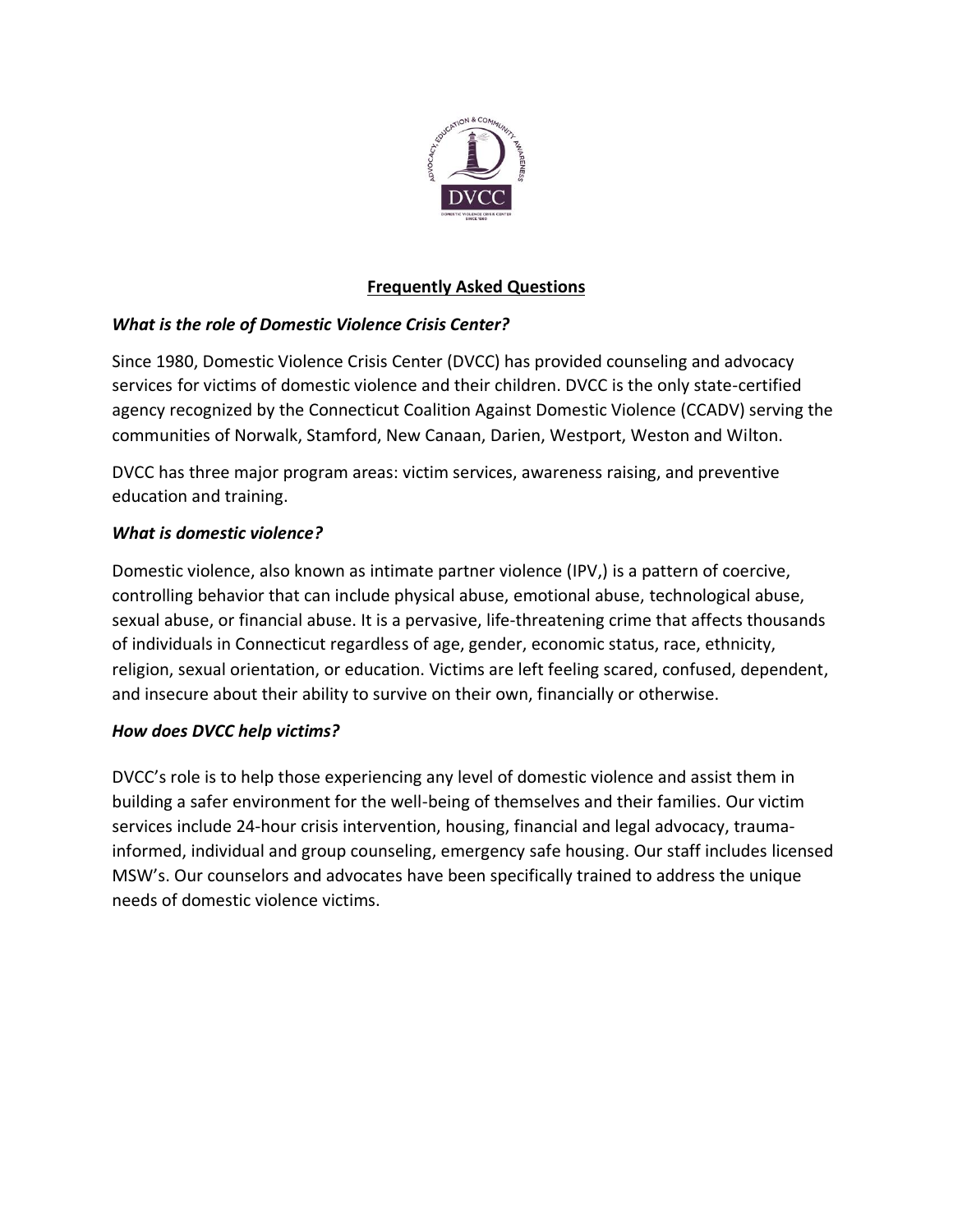Our approach is victim-centered. We consider every individual to be the "expert" in their own lives, and, as such, they are best able to tell us what they need. Our staff will safety plan with a client to help them set and reach their own individual goals for safety and well-being. For example, a client may come to us through one of our safe houses and need to find permanent housing, but also require legal advocacy to obtain a protective order. Our staff can address each of those needs and also provide trauma-informed counseling and support to help them heal, emotionally. All victim services are free and confidential, and all services offered are multicultural/multilingual.

### *How does domestic violence impact children who witness it?*

Children who grow up witnessing domestic violence experience their own unique trauma as "secondary victims." According to the Department of Health and Human Services, more than 15 million children in the United States live in homes in which domestic violence has happened at least once. These children are at greater risk for repeating the cycle as adults by entering into abusive relationships *or* becoming abusers themselves. Studies show that the sooner a child gets help, the better his or her chances of becoming a mentally and physically healthy adult. DVCC is committed to helping children of domestic violence victims and has a dedicated youth and family counselor on staff to provide trauma-informed counseling and support.

### *What can we do to prevent domestic violence?*

DVCC believes the prevention of relationship violence in our society begins with education of youth. Our team of experienced educators provides tools for youth to help them learn how to maintain healthy relationships and solve conflicts peacefully. We recognize it is imperative to educate young people about safe, healthy behaviors – also about warning signs, and how to intervene when they know something is not okay.